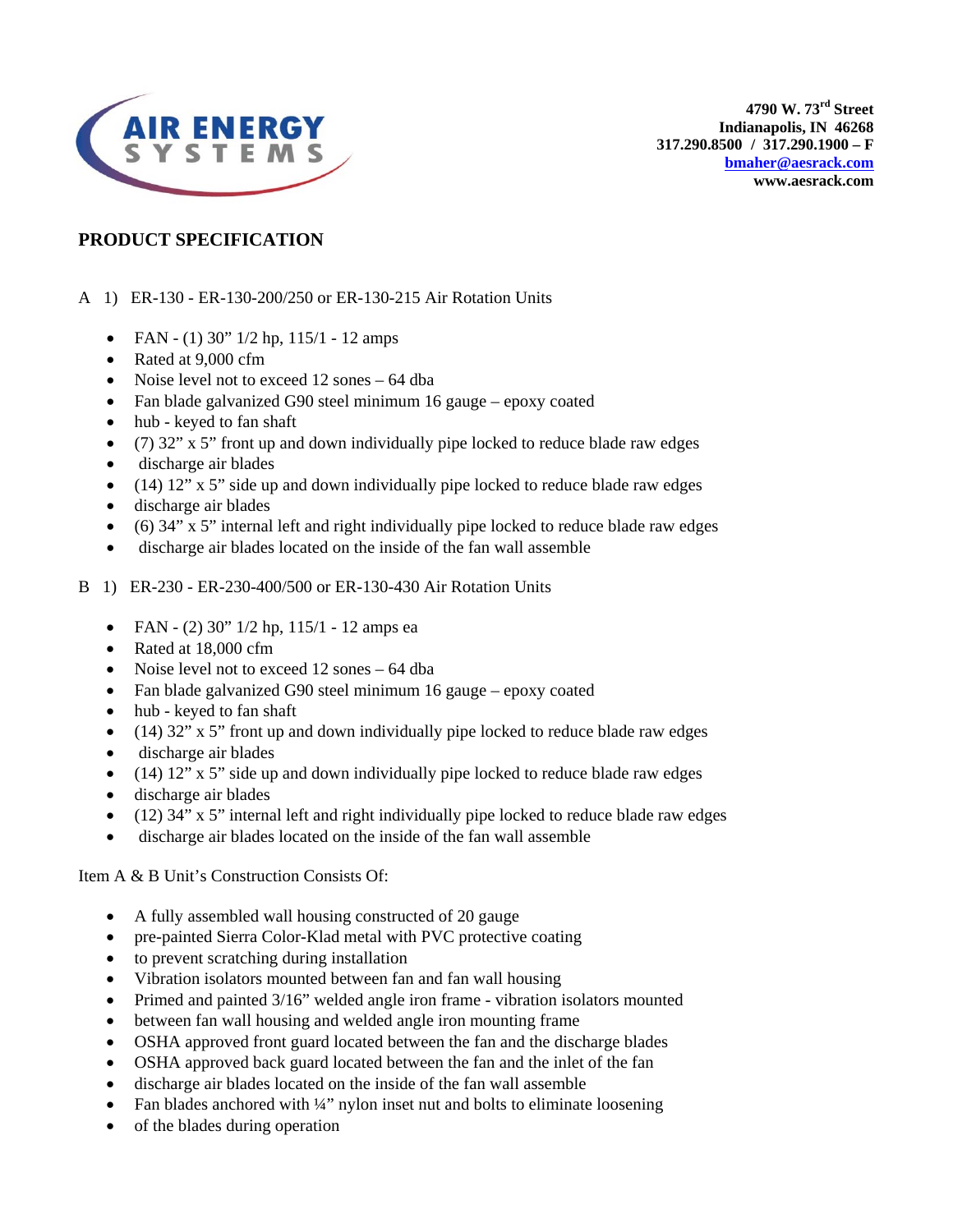## **PAGE TWO**

Unit's Mounted Control Panel:

- Constructed out of Pre-painted color-Klad metal
- $10''$  x 16" bolted to wall housing
- 120/1 service switch mounted on wall housing
- Fan's 3/4 hp motor wired from motor to unit mounted service switch
- 120/1 to 24 volt transformer
- 15 amp motor fuse for motor over-load protection

Remote Control Panel:

- $10'' \times 8'' \times 4''$  electrical enclosure
- 24 volt on/off fan toggle switch with operating with 24 volt operating
- light
- Toggle switch energizes unit heater unit heater cannot run with out
- Distribution fan running
- 7 day 24 hour 24 volt programmable thermostat

### ITEM A:

ER-130-200/250 With (1) 200,000 or (1) 250,000 Btu/hr 80% Unit Heater: ER-130-215 With (1) 215,000 Btu/hr 93% Unit Heater:

- Primed and painted 3/16" welded angle iron frame vibration isolators mounted
- between unit heater and welded angle iron mounting frame
- (6)  $\frac{1}{2}$  " pre-punched holes for mounting unit's hung with  $\frac{3}{8}$ " all-thread rod
- Unit heater's welded mounting frame shipped loose (attached to main unit) –
- Both the ER-142 and unit heater frame will have  $(3)$   $\frac{1}{2}$  holes punched in frame
- Frames bolted together in the field
- Bolts supplied by ER mfg

Note - Btu/hr and size of unit may vary depending on the unit heater mfg

ER-130 Cooling Unit:

- A fully assembled wall housing constructed of 20 gauge
- pre-painted Sierra Color-Klad metal with PVC protective coating
- to prevent scratching during installation
- Unit Top inlet for supply roof top unit consisting 48" x 20" opening located on the
- top of the unit
- (1) 36" x 22" back panel to isolate discharge air from roof top unit housing
- constructed of 20 gauge pre-painted Sierra Color-Klad metal with PVC protective
- coating to prevent scratching during installation
- (1) 36" x 14" deflector panel to deflect roof top supply air into ER-142 unit constructed
- of 20 gauge pre-painted Sierra Color-Klad metal with PVC protective coating to
- prevent scratching during installation